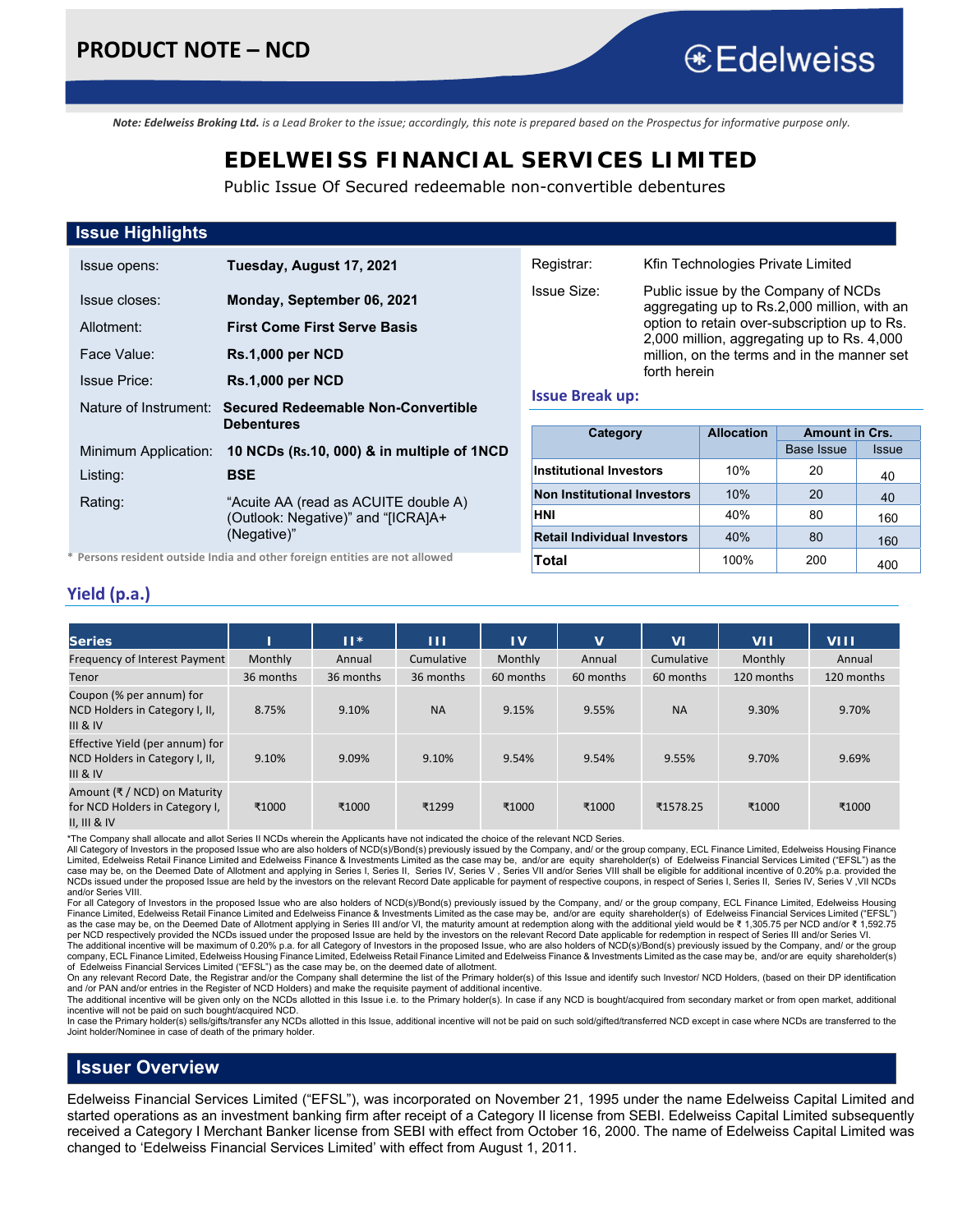### **COMMON TERMS FOR ALL SERIES OF THE NCDs**

| <b>Issuer</b>                         | <b>Edelweiss Financial Services Limited</b>                                                                                                                                                           |
|---------------------------------------|-------------------------------------------------------------------------------------------------------------------------------------------------------------------------------------------------------|
| <b>Type of instrument</b>             | Secured, redeemable, non-convertible debentures                                                                                                                                                       |
| Nature of instrument / Seniority      | Secured, redeemable, non-convertible debentures                                                                                                                                                       |
| <b>Mode of issue</b>                  | Public issue                                                                                                                                                                                          |
| <b>Listing</b>                        | The NCDs are proposed to be listed on BSE. The NCDs shall be listed within 6 Working Days from the                                                                                                    |
|                                       | date of Issue Closure. BSE has been appointed as the Designated Stock Exchange.                                                                                                                       |
| <b>Rating of the instrument</b>       | The NCDs proposed to be issued under the Issue have been rated "Acuite AA (read as ACUITE                                                                                                             |
|                                       | double A) (Outlook: Negative)" for an amount of Rs. 4,000 million by Acuité Ratings &                                                                                                                 |
|                                       | Research Limited vide their rating letter dated July 19, 2021 and revalidated by way of letter                                                                                                        |
|                                       | dated August 9, 2021, and " "[ICRA]A+ (Negative)" for an amount of Rs.4,000 million by                                                                                                                |
|                                       | ICRA Limited vide their rating letter dated July 22, 2021.                                                                                                                                            |
| <b>Base Issue size</b>                | ₹ 2,000 million                                                                                                                                                                                       |
| Option to retain oversubscription     | ₹ 2,000 million                                                                                                                                                                                       |
| Default interest rate                 | Our Company shall pay interest, over and above the agreed coupon rate, in connection with                                                                                                             |
|                                       | any delay in allotment, refunds, listing, dematerialized credit, execution of Debenture Trust                                                                                                         |
|                                       | Deed, payment of interest, redemption of principal amount beyond the time limits                                                                                                                      |
|                                       | prescribed under applicable statutory and/or regulatory requirements, at such rates as                                                                                                                |
|                                       | stipulated/ prescribed under applicable laws.Our Company shall pay at least two percent                                                                                                               |
|                                       | per annum to the debenture holder, over and above the agreed coupon rate, till the<br>execution of the trust deed if our Company fails to execute the trust deed within such period                   |
|                                       | as prescribed under applicable law.                                                                                                                                                                   |
| Day count basis                       | Actual / Actual.                                                                                                                                                                                      |
| <b>Issue Price (in ₹)</b>             | ₹ 1000 per NCD                                                                                                                                                                                        |
| Discount at which security is         | Not applicable.                                                                                                                                                                                       |
| issued and the effective yield as a   |                                                                                                                                                                                                       |
| result of such discount               |                                                                                                                                                                                                       |
| Put Date or Put Price or Call Date    | Not applicable.                                                                                                                                                                                       |
| or Call Price or Put Notification     |                                                                                                                                                                                                       |
| <b>Time or Call Notification Time</b> |                                                                                                                                                                                                       |
| Face Value (in $\bar{x}$ )            | ₹ 1,000 per NCD.                                                                                                                                                                                      |
| Minimum application size and in       | ₹10,000 (10 NCDs) across all series collectively and in multiples of ₹ 1000 (1 NCDs)                                                                                                                  |
| multiples<br>of debt securities       | thereafter.                                                                                                                                                                                           |
| thereafter                            |                                                                                                                                                                                                       |
| <b>Deemed Date of Allotment</b>       | The date on which the Board of Directors/or the Debenture Fund Raising Committee approves the                                                                                                         |
|                                       | Allotment of the NCDs or such date as may be determined by the Board of Directors/ or the Debenture                                                                                                   |
|                                       | Fund Raising Committeethereof and notified to the Designated Stock Exchange. The actual Allotment                                                                                                     |
|                                       | of NCDs may take place on a date other than the Deemed Date of Allotment. All benefits relating to<br>the NCDs including interest on NCDs shall be available to the Debenture Holders from the Deemed |
|                                       | Date of Allotment.                                                                                                                                                                                    |
| Issuance mode of the instrument       | Dematerialised form only.                                                                                                                                                                             |
| <b>Trading</b>                        | In dematerialised form only.                                                                                                                                                                          |
| <b>Depositories</b>                   | NSDL and CDSL.                                                                                                                                                                                        |
| <b>Record Date</b>                    | The record date for payment of interest in connection with the NCDs or repayment of                                                                                                                   |
|                                       | principal in connection therewith shall be 15 (fifteen) days prior to the date on which                                                                                                               |
|                                       | interest is due and payable, and/or the date of redemption or such other date as may be                                                                                                               |
|                                       | determined by the Board of Directors or the Debenture Fund Raising Committee or such                                                                                                                  |
|                                       | other Committee (as may be authorised by the Board in this regard from time to time) in                                                                                                               |
|                                       | accordance with the applicable law. Provided that trading in the NCDs shall remain                                                                                                                    |
|                                       | suspended between the aforementioned Record Date in connection with redemption of                                                                                                                     |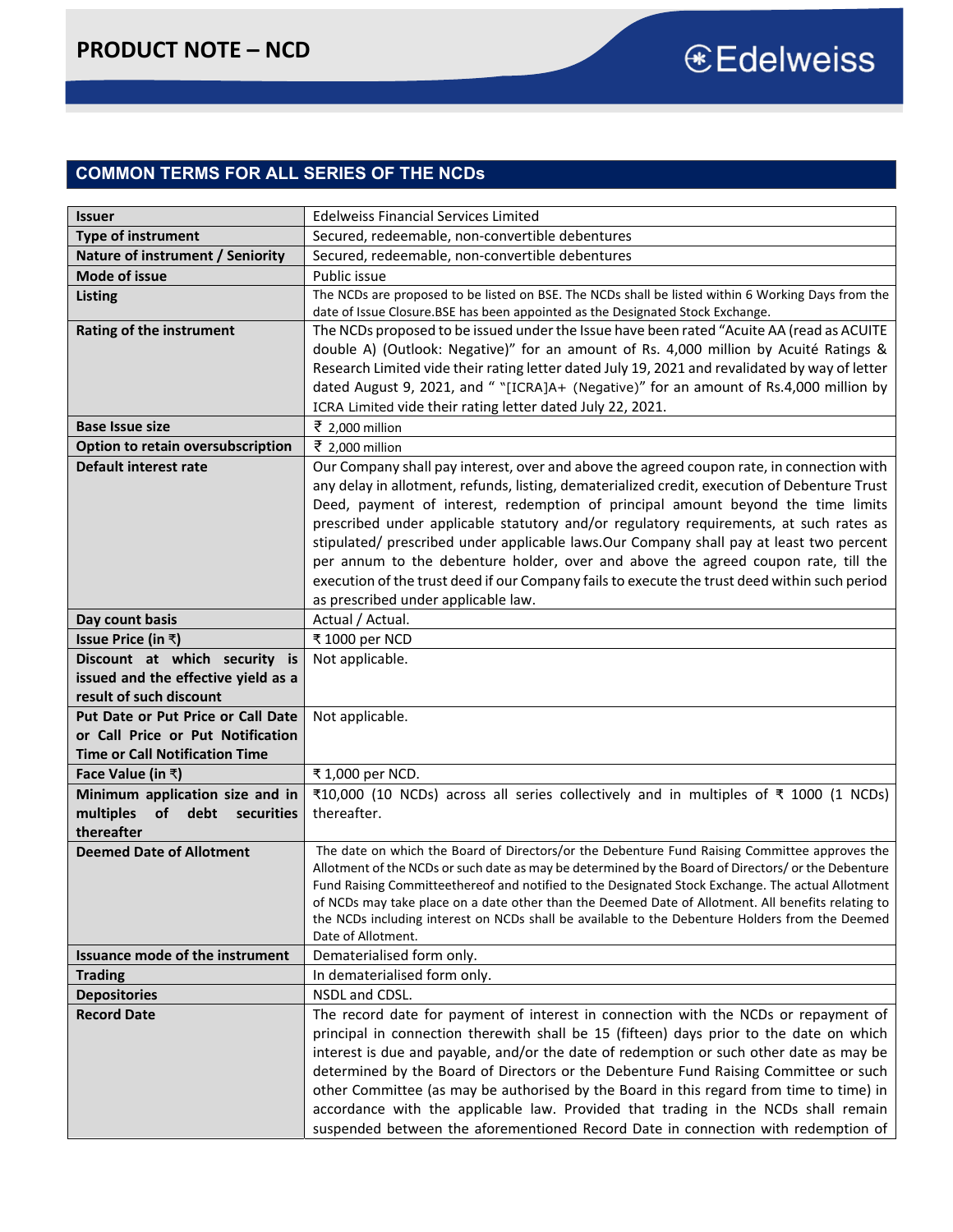## **PRODUCT NOTE – NCD**

## € Edelweiss

NCDs and the date of redemption or as prescribed by the Stock Exchange, as the case may be. In case Record Date falls on a day when Stock Exchange are having a trading holiday, the immediate subsequent trading day will be deemed as the Record Date

*\**In terms of Regulation 4(2)(d) of the SEBI Debt Regulations, the Company will undertake this public issue of the NCDs in dematerialised form. Trading in NCDs shall be compulsorily in dematerialized form.

\*\* The subscription list shall remain open at the commencement of banking hours and close at the close of banking hours for the period as indicated, with an option for early closure or extension by such period, as may be decided by the Board of Directors of the Company or the Debenture Fund Raising Committee. In the event of such early closure of or extension subscription list of the Issue, the Company shall ensure that notice of such early closure or extension is given to the prospective investors through an advertisement in a leading daily national newspaper on or before such earlier date or extended date of closure. Applications Forms for the Issue will be accepted only from 10:00 a.m. till 5.00 p.m. (Indian Standard Time) or such extended time as may be permitted by BSE, on Working Days during the Issue Period. On the Issue Closing Date, Application Forms will be accepted only from 10:00 a.m. till 3.00 p.m. (Indian Standard Time) and uploaded until 5.00 p.m. (Indian Standard Time) or such extended time as may be permitted by BSE. Further, pending mandate requests for bids placed on the last day of bidding will be validated by 5 PM on one Working Day post the Issue Closing Date. For further details please refer to the section titled "General Information" on page 54 of the Prospectus.

### **SPECIFIC TERMS FOR EACH SERIES OF NCDs**

| <b>Series</b>                                                                                 | П         | $  $ *                                 | Ш           | IV                             | $\mathbf{V}$      | <b>VI</b>  | <b>VII</b> | VIII       |
|-----------------------------------------------------------------------------------------------|-----------|----------------------------------------|-------------|--------------------------------|-------------------|------------|------------|------------|
| Frequency of<br><b>Interest Payment</b>                                                       | Monthly   | Annual                                 | Cumulative  | Monthly                        | Annual            | Cumulative | Monthly    | Annual     |
| Minimum<br>Application                                                                        |           | ₹ 10,000/- (10 NCDs) across all Series |             |                                |                   |            |            |            |
| Face Value/ Issue<br>Price of NCDs (₹/<br>NCD)                                                |           | ₹1,000/-                               |             |                                |                   |            |            |            |
| In Multiples of<br>thereafter $(\bar{\tau})$                                                  |           |                                        |             |                                | ₹ 1,000/- (1 NCD) |            |            |            |
| Tenor                                                                                         | 36 months | $\overline{36}$ months                 | 36 months   | 60 months                      | 60 months         | 60 months  | 120 months | 120 months |
| Coupon (% per<br>annum) for NCD<br>Holders in<br>Category I, II, III<br>$\&$ IV               | 8.75%     | 9.10%                                  | <b>NA</b>   | 9.15%                          | 9.55%             | <b>NA</b>  | 9.30%      | 9.70%      |
| <b>Effective Yield</b><br>(per annum) for<br>NCD Holders in<br>Category I, II, III<br>$\&$ IV | 9.10%     | 9.09%                                  | 9.10%       | 9.54%                          | 9.54%             | 9.55%      | 9.70%      | 9.69%      |
| Mode of Interest<br>Payment                                                                   |           |                                        |             | Through various mode available |                   |            |            |            |
| Amount ( $\bar{\tau}$ /<br>NCD) on<br>Maturity for NCD<br>Holders in                          | ₹1,000/-  | ₹1,000/-                               | ₹1,299.00/- | ₹1,000/-                       | ₹1,000/-/-        | ₹1,578.25  | ₹1,000/-   | ₹1,000/-   |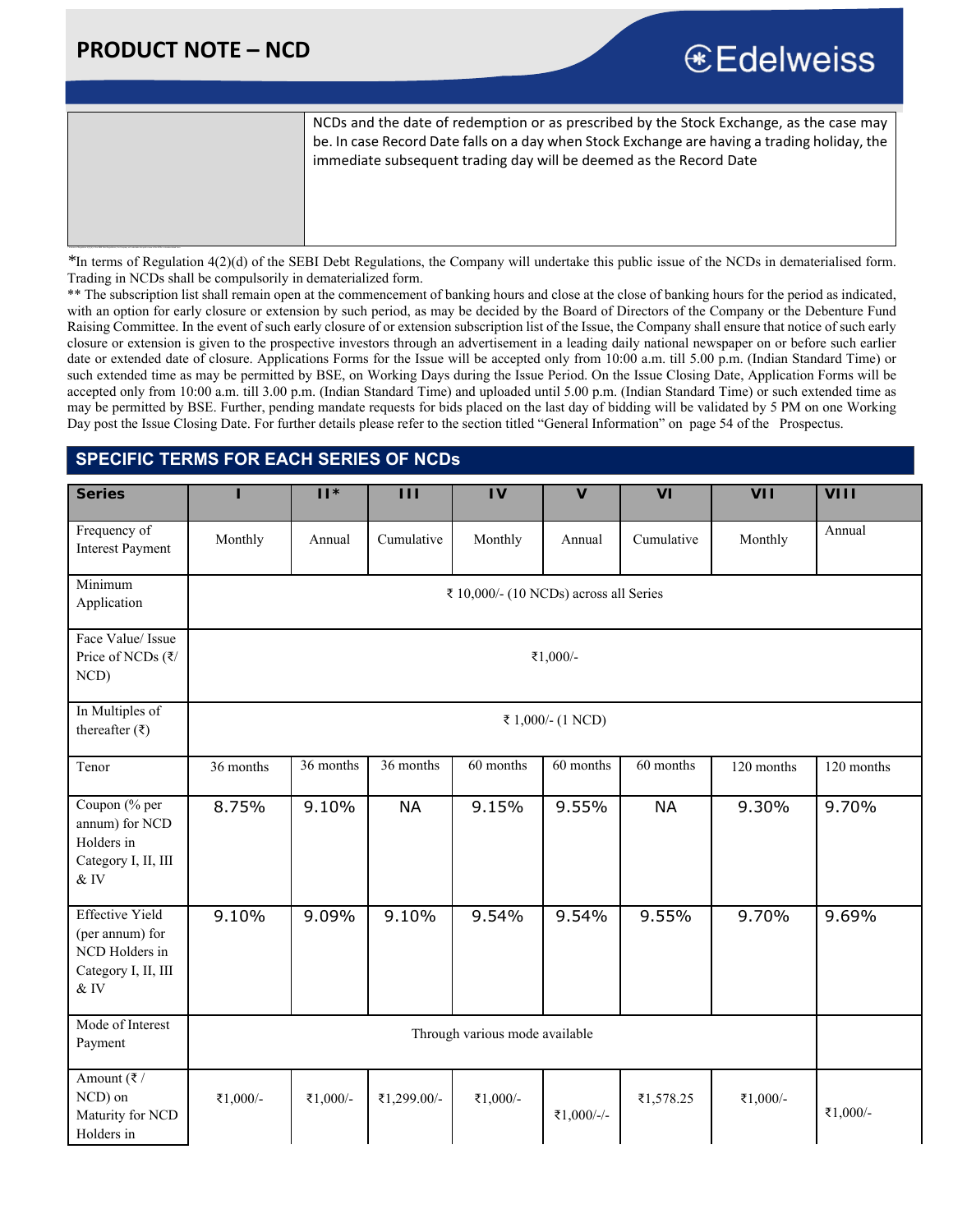## € Edelweiss

| Category I, II, III<br>$&$ IV                                                           |           |           |           |           |              |           |            |            |
|-----------------------------------------------------------------------------------------|-----------|-----------|-----------|-----------|--------------|-----------|------------|------------|
| Maturity /<br><b>Redemption Date</b><br>(Years from the<br>Deemed Date of<br>Allotment) | 36 months | 36 months | 36 months | 60 months | 60<br>months | 60 months | 120 months | 120 months |
| Put and Call<br>Option                                                                  | <b>NA</b> | NA        | NA        | NA        | <b>NA</b>    | NA        | <b>NA</b>  |            |

\*The Company shall allocate and allot Series II NCDs wherein the Applicants have not indicated the choice of the relevant NCD Series. All Category of Investors in the proposed Issue who are also holders of NCD(s)/Bond(s) previously issued by the Company, and/ or the group company, ECL Finance Limited, Edelweiss Housing Finance Limited, Edelweiss Retail Finance Limited and Edelweiss Finance & Investments Limited as the case may be, and/or are equity shareholder(s) of Edelweiss Financial Services Limited ("EFSL") as the case may be, on the Deemed Date of Allotment and applying in Series I, Series II, Series IV, Series V , Series VII and/or Series VIII shall be eligible for additional incentive of 0.20% p.a. provided the NCDs issued under the proposed Issue are held by the investors on the relevant Record Date applicable for payment of respective coupons, in respect of Series I, Series II, Series IV, Series V, Series VII and/or Series VIII NCDs.

For all Category of Investors in the proposed Issue who are also holders of NCD(s)/Bond(s) previously issued by the Company, and/ or its group company, ECL Finance Limited, Edelweiss Housing Finance Limited, Edelweiss Retail Finance Limited and Edelweiss Finance & Investments Limited as the case may be, and/or are equity shareholder(s) of Edelweiss Financial Services Limited ("EFSL") as the case may be, on the Deemed Date of Allotment applying in Series III and/or VI, the maturity amount at redemption along with the additional yield would be ₹ 1,305.75 per NCD and/or ₹ 1,592.75 per NCD respectively provided the NCDs issued under the proposed Issue are held by the investors on the relevant Record Date applicable for redemption in respect of Series III and/or Series VI.

The additional incentive will be maximum of 0.20% p.a. for all Category of Investors in the proposed Issue, who are also holders of NCD(s)/Bond(s) previously issued by the Company, and/ or its group company, ECL Finance Limited, Edelweiss Housing Finance Limited, Edelweiss Retail Finance Limited and Edelweiss Finance & Investments Limited as the case may be, and/or are equity shareholder(s) of Edelweiss Financial Services Limited ("EFSL") as the case may be, on the deemed date of allotment.

On any relevant Record Date, the Registrar and/or the Company shall determine the list of the Primary holder(s) of this Issue and identify such Investor/ NCD Holders, (based on their DP identification and /or PAN and/or entries in the Register of NCD Holders) and make the requisite payment of additional incentive.

The additional incentive will be given only on the NCDs allotted in this Issue i.e. to the Primary holder(s). In case if any NCD is bought/acquired from secondary market or from open market, additional incentive will not be paid on such bought/acquired NCD.

In case the Primary holder(s) sells/gifts/transfer any NCDs allotted in this Issue, additional incentive will not be paid on such sold/gifted/transferred NCD except in case where NCDs are transferred to the Joint holder/Nominee in case of death of the primary holder.

|                            |                                                                                                                                                                                                                                                                                                                                                                                                                                                                | <b>WHO CAN APPLY</b>                                                                                                                                                                                                                                                                                                                                                           |                                                                                                                                                                                                                                                        |                                                                                                                                                                                                                                                                                       |
|----------------------------|----------------------------------------------------------------------------------------------------------------------------------------------------------------------------------------------------------------------------------------------------------------------------------------------------------------------------------------------------------------------------------------------------------------------------------------------------------------|--------------------------------------------------------------------------------------------------------------------------------------------------------------------------------------------------------------------------------------------------------------------------------------------------------------------------------------------------------------------------------|--------------------------------------------------------------------------------------------------------------------------------------------------------------------------------------------------------------------------------------------------------|---------------------------------------------------------------------------------------------------------------------------------------------------------------------------------------------------------------------------------------------------------------------------------------|
| <b>Categories</b>          | <b>Category I</b>                                                                                                                                                                                                                                                                                                                                                                                                                                              | <b>Category II</b>                                                                                                                                                                                                                                                                                                                                                             | <b>Category III</b>                                                                                                                                                                                                                                    | <b>Category IV</b>                                                                                                                                                                                                                                                                    |
|                            | <b>Institutional Portion</b>                                                                                                                                                                                                                                                                                                                                                                                                                                   | <b>Non Institutional Investors</b>                                                                                                                                                                                                                                                                                                                                             | <b>HNI</b>                                                                                                                                                                                                                                             | <b>Retail</b>                                                                                                                                                                                                                                                                         |
| <b>Allocation</b><br>Ratio | 10% of Overall Issue Size                                                                                                                                                                                                                                                                                                                                                                                                                                      | 10% of Overall Issue Size                                                                                                                                                                                                                                                                                                                                                      | 40% of Overall<br><b>Issue Size</b>                                                                                                                                                                                                                    | 40% of Overall Issue<br><b>Size</b>                                                                                                                                                                                                                                                   |
|                            | Public financial institutions,<br>$\bullet$<br>scheduled commercial banks.<br>Indian<br>multilateral<br>and<br>bilateral development financial<br>institutions<br>which<br>are<br>authorised to invest in the<br>NCD <sub>s</sub> :<br>Provident funds and pension<br>$\bullet$<br>funds each with a minimum<br>corpus of $\overline{\xi}$ 250 million,<br>funds<br>superannuation<br>and<br>gratuity funds,<br>which<br>are<br>authorised to invest in<br>the | Companies within the<br>$\bullet$<br>meaning of Section<br>$2(20)$ of the Companies<br>Act, 2013; statutory<br>bodies/<br>corporations<br>and societies registered<br>under the applicable<br>India and<br>in<br>laws<br>authorised to invest in<br>the NCD <sub>s</sub> ;<br>Co-operative banks and<br>$\bullet$<br>regional rural banks;<br>including<br>Trusts<br>$\bullet$ | High<br>Net-worth<br>Individual<br>Investors - Resident<br>Indian individuals<br>Hindu<br><sub>or</sub><br><b>Undivided Families</b><br>through the Karta<br>for<br>applying<br>an<br>amount aggregating<br>above<br>₹<br>to<br>$10,00,000$ across all | Retail Individual<br>$\bullet$<br>Investors<br>Indian<br>Resident<br>individuals<br>or<br>Hindu Undivided<br>Families through<br>the Karta applying<br>for<br>amount<br>an<br>aggregating up to<br>including<br>and<br>₹10,00,000 across<br>all<br>options<br>of<br>NCDs in the Issue |